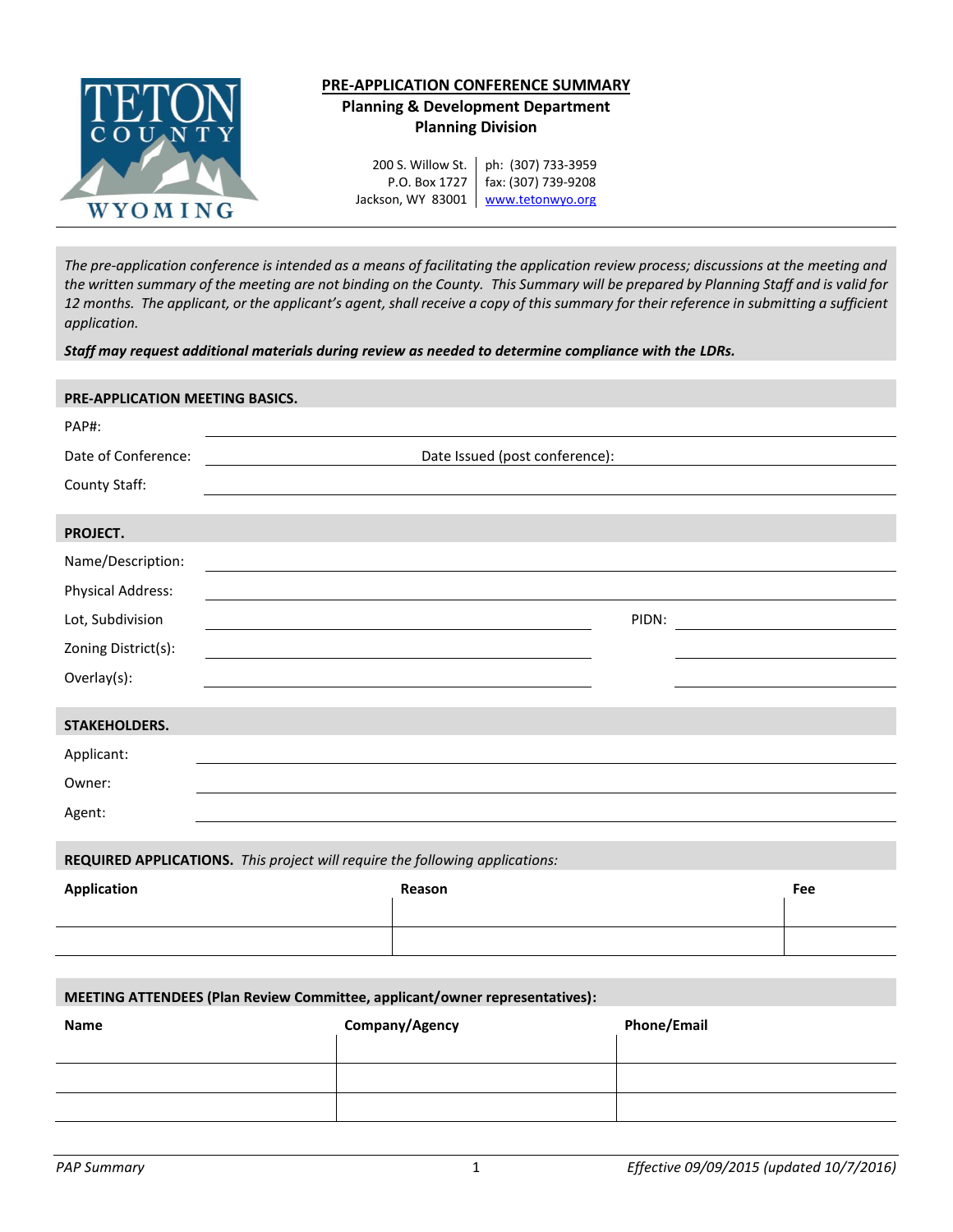**TIMELINES.** *This table is intended to provide general information regarding the review process and timing of decisions. See Article 8 for a complete explanation of the review process.*

**For administrative decisions made by the Planning Director, the following timelines are generally applicable:**

| <b>Application Types:</b> | <b>Sufficiency</b> | <b>Planning Director</b> |
|---------------------------|--------------------|--------------------------|
|                           |                    |                          |
|                           |                    |                          |

#### **GENERAL INFORMATION.**

 *X Required, If Checked.*

*If not checked, review requirement with a Staff member to determine if necessary for your application.*

#### **Requirement Notes**

**Planning Permit Application.** The application should list all pertinent permits (use, physical development, interpretation, relief from the LDRs, Development Option/Subdivisions, Amendments to the LDRs) for which you are applying.

**Notarized Letter of Authorization.** See Section 8.2.4.A for requirements. A template is established in the Administrative Manual.

**Application Fees.** Fees are cumulative. Applications for multiple types of permits, or for multiple permits of the same type, require multiple fees. See the currently adopted Fee Schedule in the Administrative Manual for more information.

**Review fees.** The applicant is responsible for paying any review fees and expenses from consulting services necessitated by the review of the application by the County Surveyor, County Engineer, County Engineering Technician, Title Company and any other required consultant. Such fees shall be paid prior to approval of the permit.

**Mailed Notice fee.** See Section 8.2.14.C.2 for notice requirements. If mailed notices are required, the applicant is responsible for paying for any mailing in excess of 25 notices.

- **Posted Notice.** All applications subject to a public hearing shall post and maintain notice of the public hearing on the land subject to the application. Evidence of posting of the notice shall be provided to the Planning Department at least 10 days prior to the hearing. See Section 8.2.14.C4 for more information.
	- **Other information needed.** All applications submitted to the Teton County Planning Department must be submitted in digital format.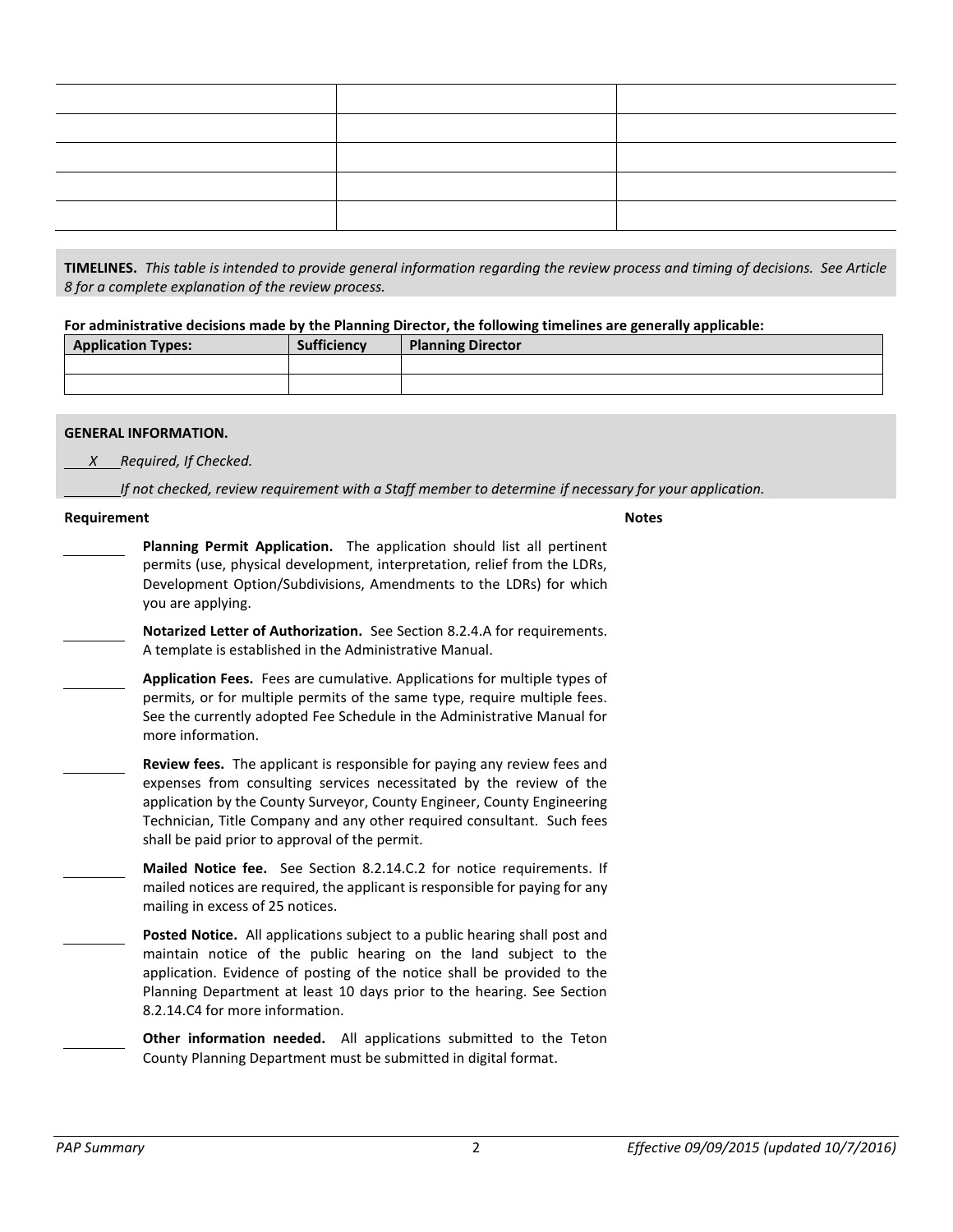|                  | Response to Submittal Checklist. All applications require response to<br>applicable review standards. For applications where a pre-application<br>conference is required, applicable standards are identified below. If a pre-<br>application conference is optional, see the submittal checklist for the<br>relevant application type, established in the Administrative Manual. |
|------------------|-----------------------------------------------------------------------------------------------------------------------------------------------------------------------------------------------------------------------------------------------------------------------------------------------------------------------------------------------------------------------------------|
|                  | Title Report. A title report, title certificate or record document guarantee<br>prepared within the last six months that includes evidence of ownership<br>and all encumbrances on the subject property. Copies of the documents<br>referenced in the report should not be submitted unless requested by the<br>planner during review.                                            |
|                  | Narrative description of the proposed development. Briefly describe the<br>existing condition of the property and the proposed use, physical<br>development, subdivision or development option for which you are<br>seeking approval.                                                                                                                                             |
|                  | Findings for approval. Include in your narrative a response to the findings<br>for approval found in LDR Section 8.5.2                                                                                                                                                                                                                                                            |
|                  | Proposed Development Program. Please use the attached template<br>established in the Administrative Manual.                                                                                                                                                                                                                                                                       |
|                  | Site Plan. Please see the attached list of minimum standards for a site plan,<br>established in the Administrative Manual.                                                                                                                                                                                                                                                        |
|                  | Floor Plans. Include floor plans for any existing buildings that will be<br>occupied by a proposed use. If changes to existing buildings are proposed,<br>indicate those on the floor plans.                                                                                                                                                                                      |
|                  | Neighborhood Meeting Summary. See Section 8.2.3 for Neighborhood<br>Meeting requirements.                                                                                                                                                                                                                                                                                         |
|                  | ARTICLES 2 (COMPLETE NEIGHBORHOODS), 3 (RURAL AREA ZONES), and 4 (SPECIAL PURPOSE ZONES).                                                                                                                                                                                                                                                                                         |
| Applicable Zone: |                                                                                                                                                                                                                                                                                                                                                                                   |
|                  | Applicable LDR Section:                                                                                                                                                                                                                                                                                                                                                           |
|                  |                                                                                                                                                                                                                                                                                                                                                                                   |
|                  | <b>SUBSECTION B, PHYSICAL DEVELOPMENT.</b> Please provide the following information for the applicable zone.                                                                                                                                                                                                                                                                      |
|                  | X Required, If Checked.                                                                                                                                                                                                                                                                                                                                                           |
| Requirement      | If not checked, this requirement is not applicable to your application.<br><b>Notes</b>                                                                                                                                                                                                                                                                                           |
|                  | <b>Structure Location and Mass</b>                                                                                                                                                                                                                                                                                                                                                |
|                  | <b>Maximum Scale of Development</b>                                                                                                                                                                                                                                                                                                                                               |
|                  | <b>Building Design</b>                                                                                                                                                                                                                                                                                                                                                            |
|                  | <b>Site Development</b>                                                                                                                                                                                                                                                                                                                                                           |
|                  | Landscaping (see Div. 5.5 for more information)                                                                                                                                                                                                                                                                                                                                   |
|                  | Fencing (see Sec. 5.1.2 for more information)                                                                                                                                                                                                                                                                                                                                     |
|                  |                                                                                                                                                                                                                                                                                                                                                                                   |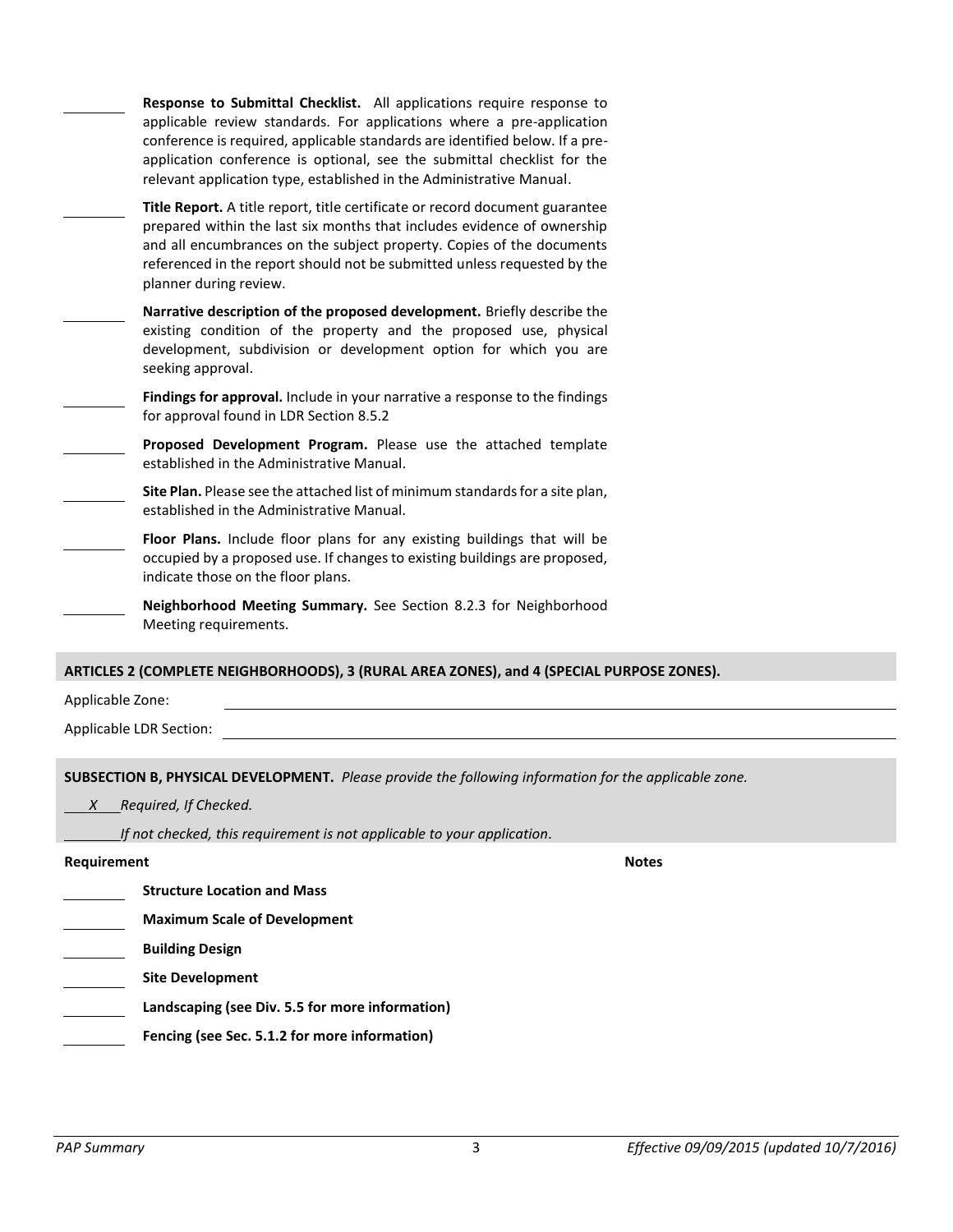| Environmental Standards (see Div. 5.1 and 5.2 for more information)                                                                                                                                                                            |
|------------------------------------------------------------------------------------------------------------------------------------------------------------------------------------------------------------------------------------------------|
| <b>Natural Resource Buffers</b><br>$\bullet$<br><b>Irrigation Ditch Setback</b><br>$\bullet$<br><b>Wild Animal Feeding</b><br>$\bullet$<br>Natural Resource Overlay Standards<br>$\bullet$<br><b>Bear Conflict Area Standards</b><br>$\bullet$ |
| Scenic Standards (see Div. 5.3 for more information)                                                                                                                                                                                           |
| <b>Exterior Lighting</b><br>$\bullet$<br>Scenic Resource Overlay (SRO) Standards                                                                                                                                                               |
| Natural Hazards to Avoid (see Div. 5.4 for more information)                                                                                                                                                                                   |
| <b>Steep Slopes</b><br>$\bullet$<br>Areas of Unstable Soils<br>$\bullet$<br><b>Fault Areas</b><br>$\bullet$<br>Floodplains<br>$\bullet$<br>Wildland Urban Interface<br>$\bullet$                                                               |
| Signs (see Div. 5.6 for more information)                                                                                                                                                                                                      |
| Grading, Erosion Control, Stormwater (see Div. 5.7 for more<br>information)                                                                                                                                                                    |
| Grading<br>٠<br><b>Erosion Control</b><br><b>Stormwater Management</b><br>٠                                                                                                                                                                    |
| <b>SUBSECTION C, USE STANDARDS.</b> Please provide the following information for the applicable zone.                                                                                                                                          |
| Required, If Checked.<br>X                                                                                                                                                                                                                     |
| If not checked, this requirement is not applicable to your application.                                                                                                                                                                        |

#### **Requirement Notes**

# **Allowed Uses (see Div. 6.1 for more information)**

# **Use Requirements (see Div. 6.2 and 6.3 for more information)**

- **•** Parking
- Employees Required to be Housed

#### **Maximum Scale of Use**

# **Operational Standards (see Div. 6.4 for more information)**

- Outside Storage
- Refuse and Recycling
- Noise
- Vibration
- Electrical Disturbances
- **•** Fire and Explosive Hazards
- Heat and Humidity
- **•** Radioactivity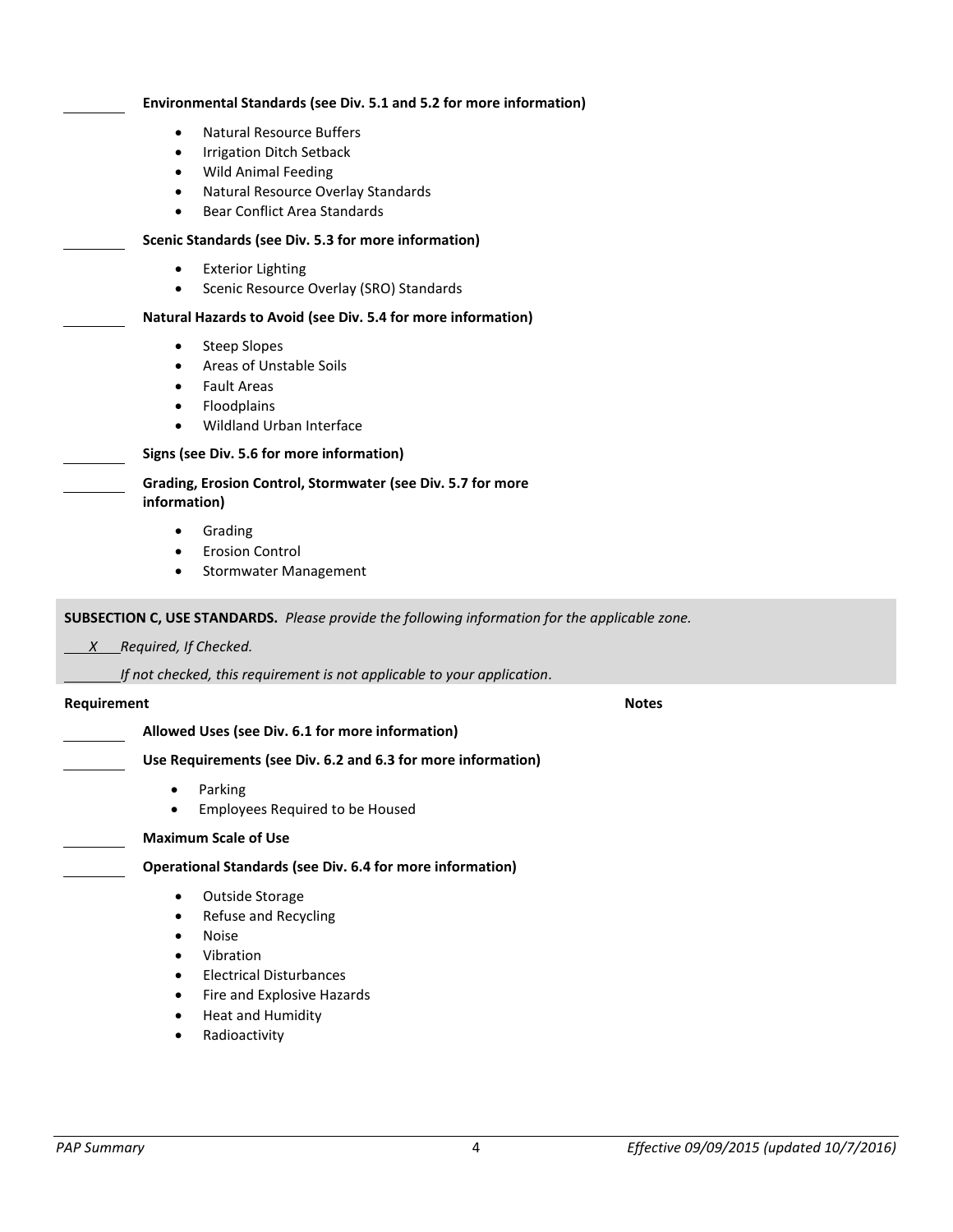**SUBSECTION D, DEVELOPMENT OPTIONS.** *Please provide the following information for the applicable zone.*

 *X Required, If Checked.*

*If not checked, this requirement is not applicable to your application.*

# **Requirement Notes Allowed Subdivision and Development Options (see Div. 7.1 and 7.2 for more information) Residential Subdivision Requirements (see Div. 7.4 and 7.5 for more information)** Affordable Housing Schoold and Parks Exactions **Infrastructure (see Div. 7.6 and 7.7 for more information) •** Transportation Facilities **•** Required Utilities **SUBSECTION E, ADDITIONAL ZONE-SPECIFIC STANDARDS.** *Please provide the following information for the applicable zone.*

 *Required, If Checked.*

*If not checked, this requirement is not applicable to your application.*

**Requirement Notes**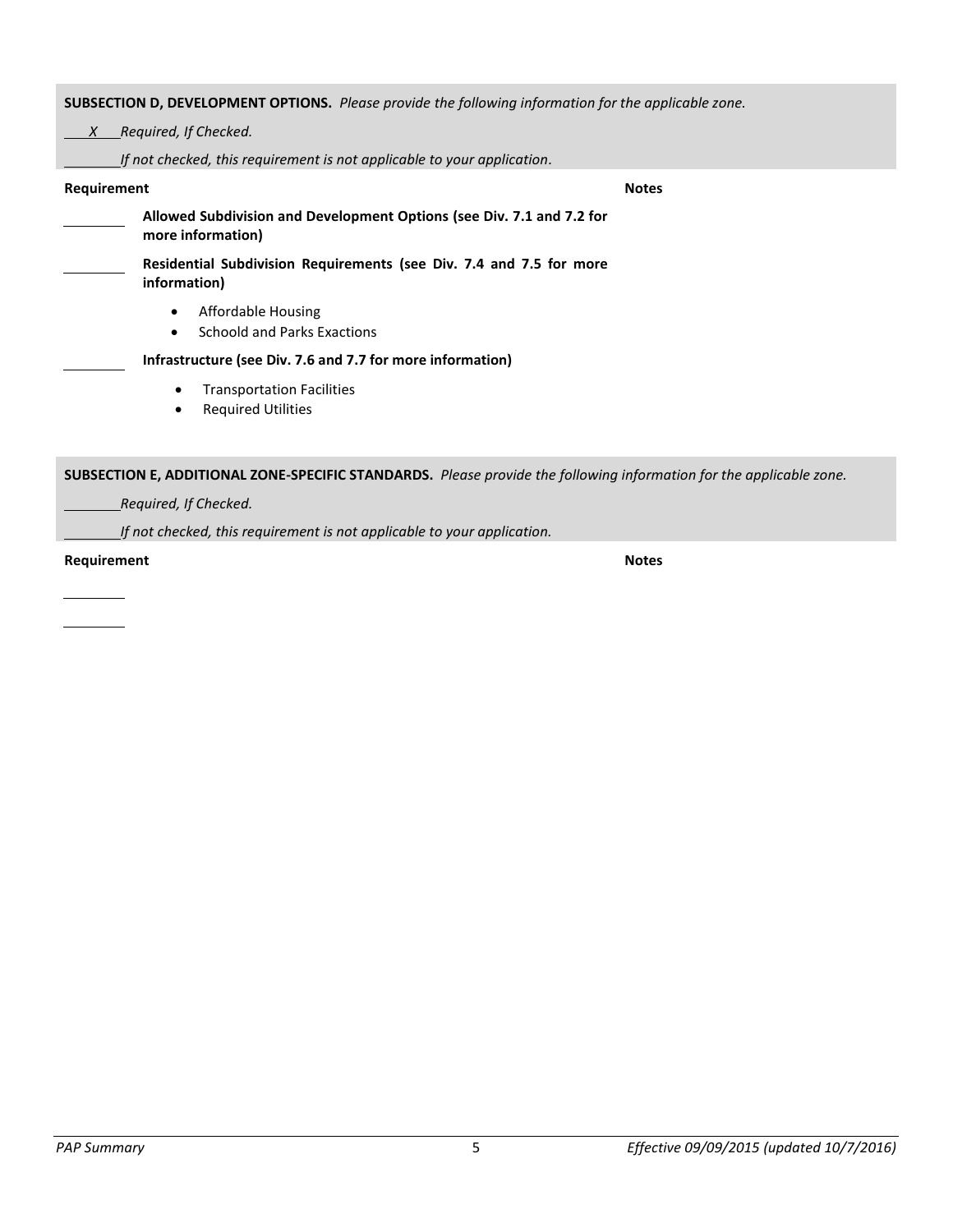#### **OTHER APPLICABLE STANDARDS.**

 *X Required, If Checked.*

*If not checked, this requirement is not applicable to your application.*

### **Requirement Notes:**

# **Division 1.9, Nonconformities**

- **1.9.2** Nonconforming Physical Development
- **1.9.3** Nonconforming Uses
- **1.9.4** Nonconforming Development Options and Subdivisions
- **1.9.5** Nonconforming Signs

# **Division 7.3, Open Space Standards**

- **7.3.3** Configuration and Location of Required Open Space
- **7.3.4** Use of Open Space
- **7.3.5** Physical Development Permitted in Open Space
- **7.3.6** Record of Restriction
- **7.3.7** Ownership of Open Space

**Adopted County Resolutions**

**Approved Master Plans**

**PLAN REVIEW COMMITTEE.** *The Plan Review Committee consists of the following listed agencies. Planning Staff will transmit pertinent portions of the application to each agency. Other agencies and individuals not checked off on this list may be added to the PRC if necessary.*

| <b>Agency</b>                                                | <b>Required for:</b> |
|--------------------------------------------------------------|----------------------|
| <b>Building Official</b>                                     |                      |
| County Attorney                                              |                      |
| County Engineer                                              |                      |
| County Sanitarian                                            |                      |
| County Surveyor                                              |                      |
| Fire Marshal                                                 |                      |
| <b>Housing Authority</b>                                     |                      |
| Integrated Solid Waste & Recycling                           |                      |
| <b>National Park Service</b>                                 |                      |
| Parks and Recreation Department                              |                      |
| Pathways Coordinator                                         |                      |
| Public and Environmental Health                              |                      |
| Road & Levee Supervisor                                      |                      |
| Sheriff's Department                                         |                      |
| Teton Conservation District (required when subdividing land) |                      |